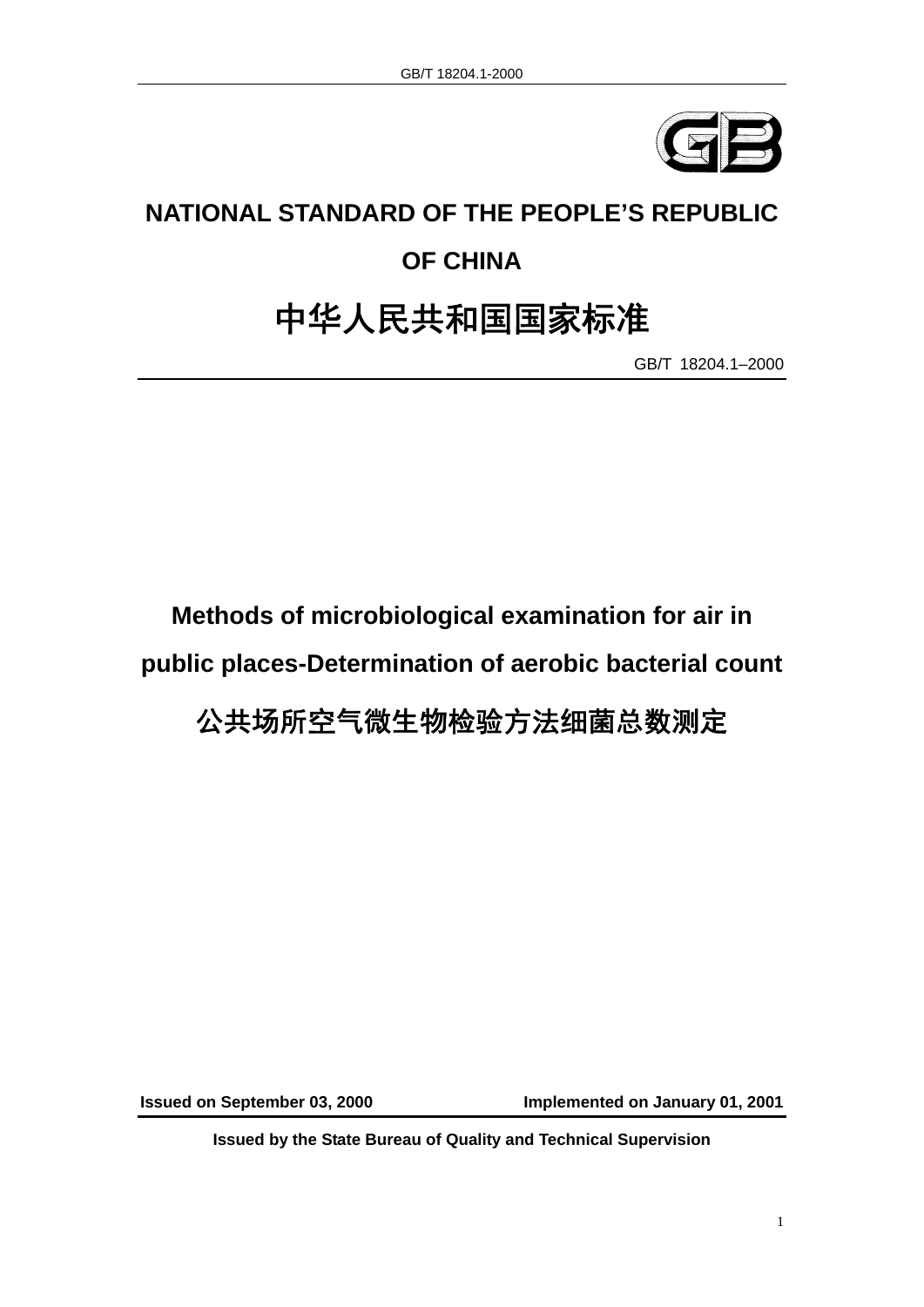### **Foreword**

This Standard was formulated in order to carry out *Public Health Management Regulations*, GB 9663~9673-1996, GB 16153-1996 *Hygienic standard for dining room*, strengthen management of public health. The method of this Standard is consistence with monitoring methods of GB 9663~9673-1996, GB 16153-1996.

Method I of this Standard is arbitration method.

This Standard was issued for the first time.

This standard was proposed by Ministry of Health of the People's Republic of China Draft units of this Standard are Medical Institute of Environmental Health Sciences Institute of Chinese Preventive Detection, Beijing Health and Epidemic Prevention Station, Guangdong Health and Epidemic Prevention Station and Tianjin Health and Epidemic Prevention Station.

Drafting staffs of this standard: Zhou Shuyu, Chen Xiping, Gao Hui, Cai Wen and Zhang Shulan.